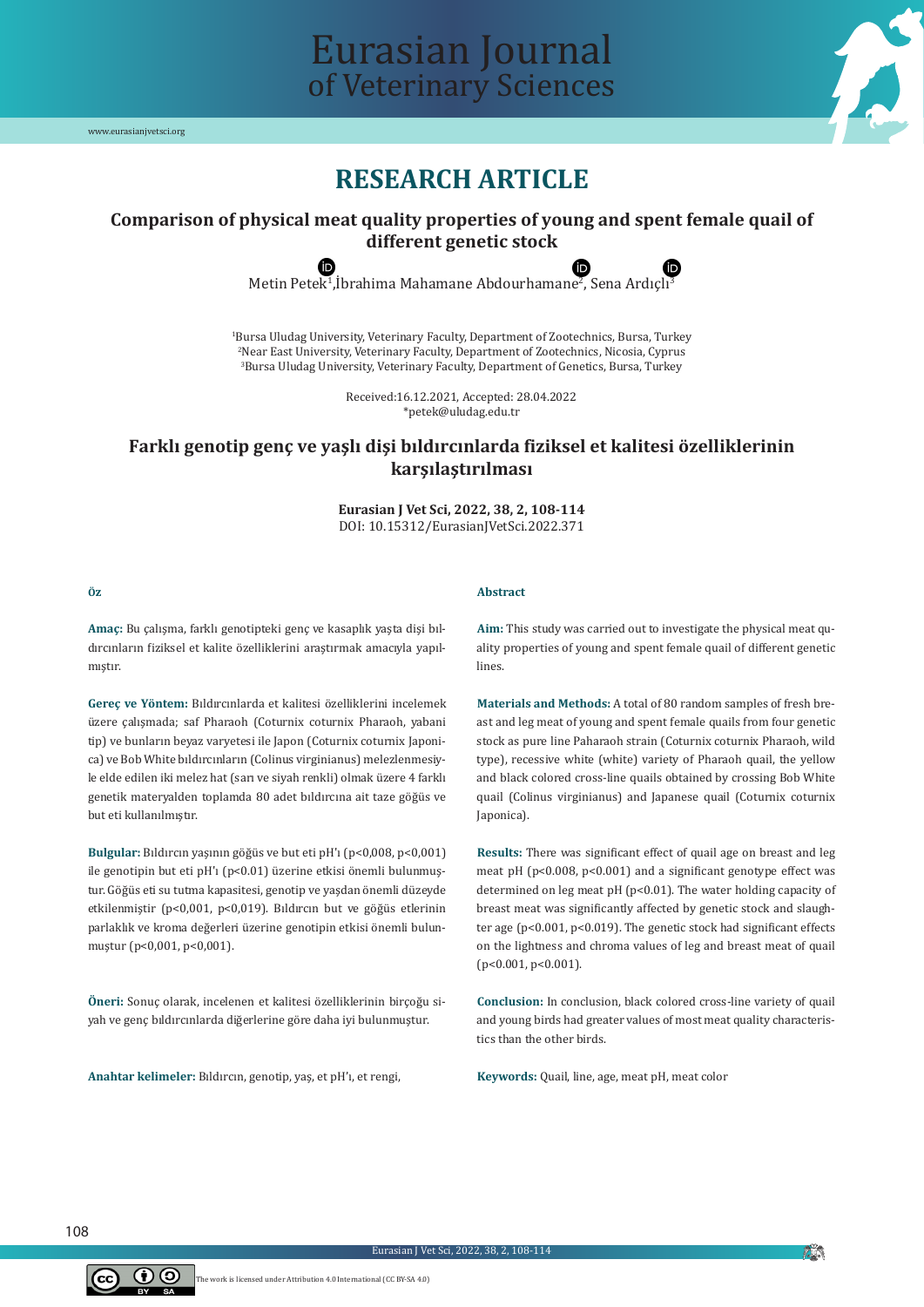# **Introduction**

The popularity of quail meat and egg production, which is an alternative source of animal protein, has been increasing over the World in recent years (Farrapo et al 2017). Quail farms does not need a big capital investments, but particularly for small production capacity they provide a quick capital return with quail's short growth period for egg and meat production (Redoy et al 2017). The quail meat has one of the lowest fat content and good phospholipids level, furthermore it is one of the most desired alternative poultry meats (Santhi and Kalaikannan 2017).

Coturnix family and Coturnix coturnix Japonica are breeding commonly for egg production throughout the world (Furtado et al 2018, Santos et al 2019). In some farms, some mutant birds such as recessive white or the crossbreed lines between coturnix and meat-type family are also raised in small numbers of flocks (Petek et al 2004, Aydin et al 2008). Many researchers have investigated the performance parameters of mutant or colored feather birds including recessive white (Petek et al 2004; Inci et al 2015, Taha et al, 2019), roux (Minvielle et al 1999), brown and golden (Inci et al, 2015, Taha et al 2019), lavender (Bed'hom et al 2012), and their effects on some performance traits (Petek et al 2003, Petek 2005) and bone properties (Suzer et al 2020). However, findings about comparing the meat quality of different quail lines are very limited. There has already been not enough research focused on quail meat quality and theirs affecting factors. Narinc et al (2013) reported that the selection of quail could be used to improve meat quality of quail and the ultimate pH of quail breast meat is an appropriate selection criteria due to its close relationships with water-holding capacity, texture and abdominal fatness. Boni et al (2010) reported that the brightness, redness and yellowness colour parameters of quail meat were 58.93, 12.86, 20.86 for meat from young birds and 61.54, 6.84, 19.81 for meat from spent birds, respectively. In that study, the meat pH of younger quail was lower than spent quail. In another study, Wilkonawska and Kokoszynski (2011) reported that older quails showed greater values of meat pH, redness and yellowness. This study was carried out to investigate the physical meat quality properties of younger and spent female quails of four different genetic lines.

# **Material and Methods**

#### Ethical approval

This study does not require ethical permission according to Animal Experiments Ethics Committees Regulation on Working Procedures and Principles, Article 8 19-k (Republic of Turkey Ministry of Agriculture and Forestry, 2014; Local Ethics Committee for Animal Experiments, Bursa Uludag University/2021-15/02).

## Animals, housing, care and management

A total of 80 female quail of 4 different genetic lines (wild, recessive white, black and yellow feathers) in two different ages (60 and 270 days of ages) were slaughtered (2x4) and their leg and breast meat samples were collected for analysis. The quail lines samples were pure line/wild of Pharaoh strain (Coturnix coturnix Pharaoh), recessive white variety of wild pure line, and two cross-line quail of black and yellow plumage colored lines which were obtained by crossing with pure line stock Japanese quail (Coturnix coturnix Japonica) and Bobwhite. The recessive white quail was appeared spontaneously from a wild-type quail flock (Pharaoh, Coturnix coturnix Pharaoh).

The experimental groups were housed in similar environmental conditions (as floor space, stocking density, drinker or feeder space) in conventional multier cages. Quails in all groups provided ad libitum soybean and maize-based commercial layer ration and received 16 h continuous light and 8 h dark in a day during the laying period.

An equal number of randomly selected birds in all groups were slaughtered according to guidelines of Institute of Turkish Standard (TS 5925, 2014) and both legs and breast were removed from each carcass (TS 5890, 2014). A total of 80 random samples of fresh breast and leg meat of quail (20 samples from each genetic stock from 10 young and 10 spent birds) were collected for this experiment. All samples were kept in a plastic box during transportation to the laboratory with minimum time of delay. The muscle samples were packaged in plastic cups and stored at 4°C for 24 h for the analyses.

## Data

The measurements for meat pH, meat color and water holding capacity were performed on breast and leg meat samples of quail. The pH was taken in three points on the medial surface of the left breast muscles (Pectoralis major) and leg muscles (Keskin et al 2017) using a pH meter with 0.01 precision (HANNA HI99163). A meat color meter (Spectrophotometer CM-600d, Konica Minolta Color, Langenhagen, Germany) programmed with standards of International Commission on illumination (D65 illuminant, 10°, CIE L\*a\*b\* system) at an angle of 90° was used to color determination of the meat samples. The lightness (L\*, from 0 to 100, from black to white), redness (red-green intensity; a\*, from +60 to -60) and yellowness (yellow-blue intensity;  $b^*$ ; from +60 to -60) of meat samples were measured according to Kralik et al (2018). The saturation index (chroma), and hue angle (arctan) were calculated from the values of redness (a\*) and yellowness (b\*) of the meat samples as following formulas (Ingram et al 2008).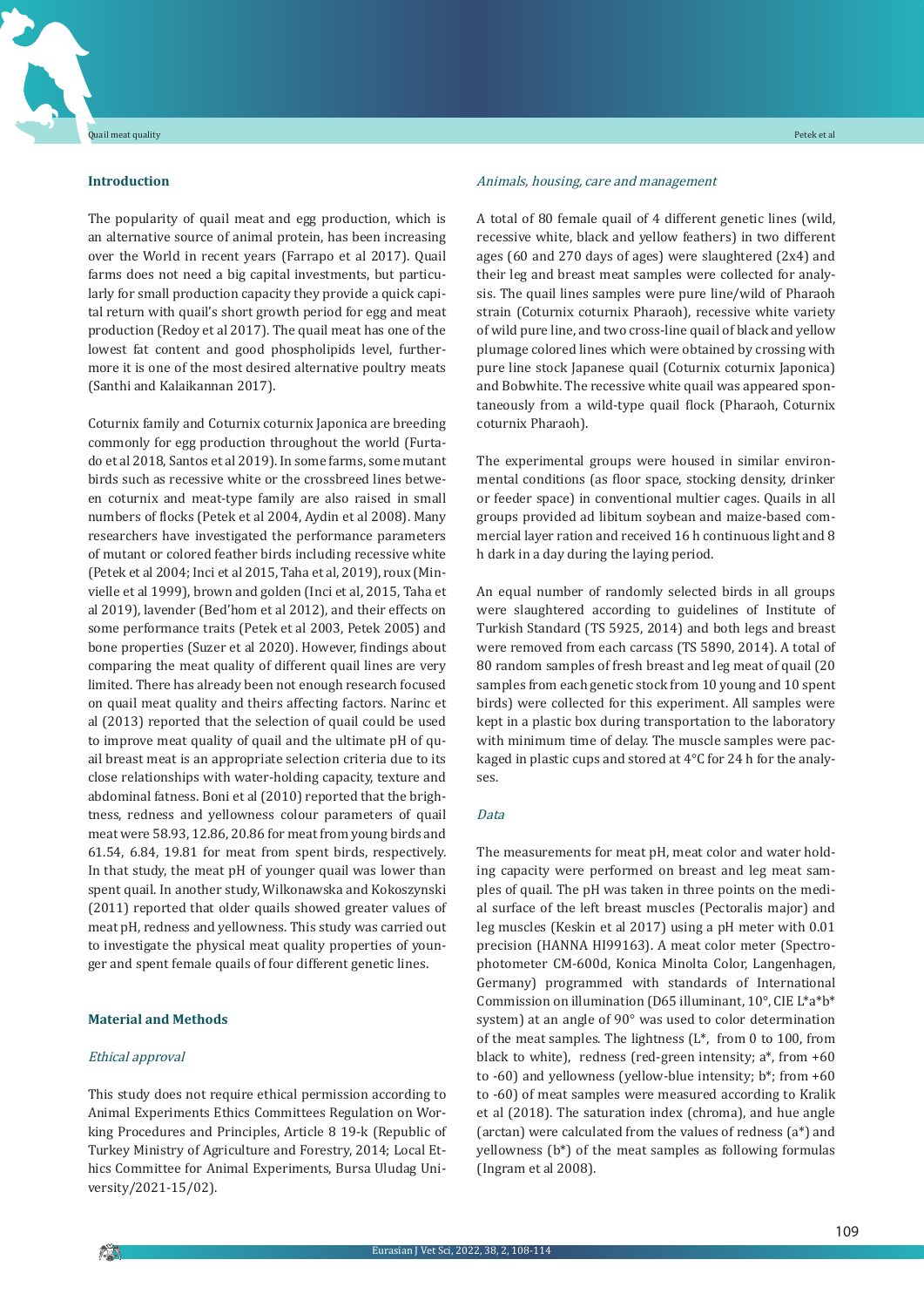#### Quail meat quality Petek et al



Water holding capacity (WHC) of meat samples was taken in three points on each fillet using methodology according to Nakamura and Katoh (1985). For the WHC analysis; 1 g of meat sample was placed in filter paper and centrifuged at 1500 rpm for 4 minutes, and then the sample in the filter paper was dried at 70° C overnight. The WHC of meat samples was calculated by the formula WHC = (post centrifugation weight – post drying weight)/initial weight × 100

# Statistical analysis

The statistical analyses for the parameters were performed using SPSS® computer soft ware 13.00 (SPSS Inc. Released 2004) by ANOVA (GLM procedures), in order to evaluate the effect of main factors; bird age (young and spent) and quail line (wild, recessive white, black and yellow) and their interaction on meat quality traits of quail (Snedecor and Cochran, 1989). The following model is carried out.

Yijk =μ+ai+bj+a×b+eijk,

a; quail line, and b; quail age; a × b, an interaction. i; 1, 2, 3 or 4 (1; wild, 2;recessive white, 3; yellow cross line, 4; black cross line), j;1 or 2 (1; young quail, 2; spent quail) μ; a constant and e; an error term.

# **Results**

The water holding capacity and meat pH values of leg and breast meat obtained from different quail lines were presented in table 1. Age of quails had a significant effect on breast water holding capacity and pH of leg and breast meat (p<0.019, p<0.001, p<0.008). The leg meat pH value and breast meat water holding capacity were significantly affected by genetic stock (p<0.01, p<0.001). A significant genetic stock x age interaction were found for leg meat pH value (p<0.014).

The effects of both genetic stock and age on meat lightness, redness and yellowness of quail meat were presented in table 2. The effects of genetic stocks on both breast and leg meat lightness (p<0.001, p<0.001) and breast meat yellowness (p<0.001) were found to be significantly important. It was determined that the both breast (p<0.001, p<0.001) and leg meat redness (p<0.001) and yellowness (p<0.001) values among the groups were significantly different.

The averages of chroma and hue angle values of breast and leg meat of quail were presented in table 3. The quail line had a significant effects on hue angle values of breast and leg meat muscles (p<0.001 p<0.019) while bird age had a significant effect on breast and leg meat chroma values (p<0.001, p<0.001). Genetic stock x bird age interaction for leg meat chroma value was found to be significantly important (p<0.033).

|                     | pH               |                               | Water holding capacity       |  |
|---------------------|------------------|-------------------------------|------------------------------|--|
|                     | <b>Breast</b>    | Leg                           | <b>Breast</b>                |  |
| Genetic stock       |                  |                               |                              |  |
| White               | 5.780±0.04       | $6.435 \pm 0.03$ ab           | $2.59 \pm 0.20$ <sup>b</sup> |  |
| Yellow              | $5.768 \pm 0.03$ | $6.403 \pm 0.03$ bc           | $2.56 \pm 0.19^b$            |  |
| Black               | $5.859 \pm 0.04$ | $6.502 \pm 0.04$ <sup>a</sup> | $3.20 \pm 0.18$ <sup>a</sup> |  |
| Wild                | $5.779 \pm 0.03$ | $6.362 \pm 0.03$ c            | $1.85 \pm 0.21$ c            |  |
| Age                 |                  |                               |                              |  |
| Young               | $5.855 \pm 0.03$ | $6.491 \pm 0.02$              | $2.68 \pm 0.13$              |  |
| Spent               | $5.738 \pm 0.03$ | $6.360 \pm 0.02$              | $2.21 \pm 0.14$              |  |
| Genetic stock x Age |                  |                               |                              |  |
| WhitexYoung         | $5.848 \pm 0.05$ | $6.525 \pm 0.04$              | $2.81 \pm 0.23$              |  |
| WhitexSpent         | $5.711 \pm 0.06$ | $6.346 \pm 0.03$              | $2.36 \pm 0.24$              |  |
| YellowxYoung        | $5.807 \pm 0.04$ | $6.482 \pm 0.04$              | $2.40 \pm 0.26$              |  |
| YellowxSpent        | $5.729 \pm 0.06$ | $6.324 \pm 0.03$              | $1.92 \pm 0.25$              |  |
| BlackxYoung         | $5.937 \pm 0.05$ | $6.484 \pm 0.04$              | $3.60 \pm 0.25$              |  |
| BlackxSpent         | $5.781 \pm 0.06$ | $6.521 \pm 0.03$              | $2.79 \pm 0.26$              |  |
| WildxYoung          | $5.827 \pm 0.05$ | $6.473 \pm 0.04$              | $1.92 \pm 0.24$              |  |
| WildxSpent          | $5.731 \pm 0.06$ | $6.250 \pm 0.03$              | $1.78 \pm 0.25$              |  |
| ANOVA               |                  |                               |                              |  |
| Genetic stock       | 0.417            | 0.010                         | 0.001                        |  |
| Age                 | 0.008            | 0.001                         | 0.019                        |  |
| Genotic stockxAge   | 0.913            | 0.014                         | 0.681                        |  |

Table 1. The pH and water holding capacity of different genotype of young and spent quail (mean±SEM)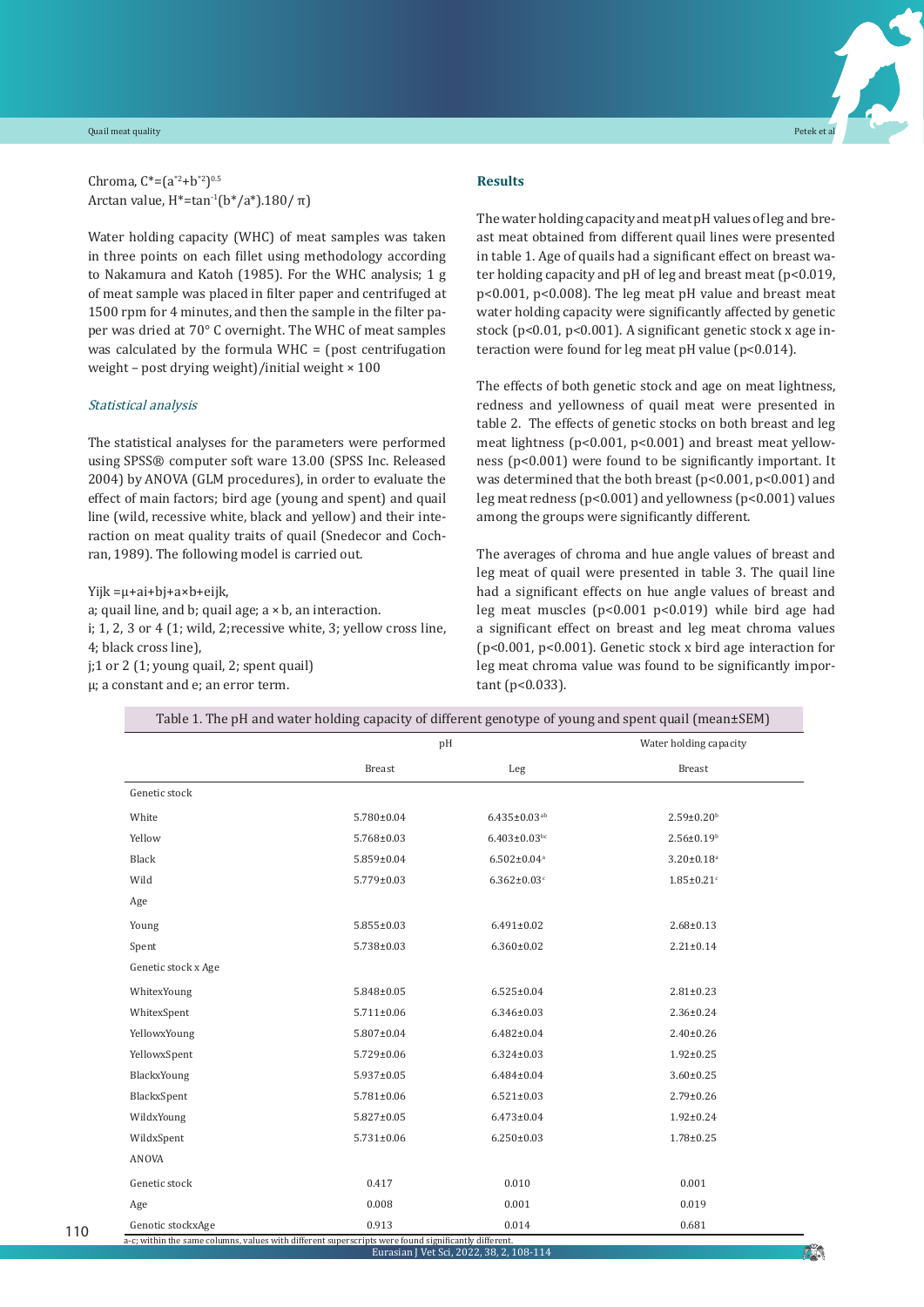Quail meat quality Petek et al

×

| $(mean \pm SEM)$  |                                |                          |                  |                  |                               |                  |  |  |
|-------------------|--------------------------------|--------------------------|------------------|------------------|-------------------------------|------------------|--|--|
| Factors           |                                | Lightness, $L^*$         |                  | Redness, a*      |                               | Yellowness, b*   |  |  |
|                   | <b>Breast</b>                  | Leg                      | <b>Breast</b>    | Leg              | <b>Breast</b>                 | Leg              |  |  |
| Genetic stock     |                                |                          |                  |                  |                               |                  |  |  |
| White             | $47.66 \pm 1.08$ <sup>ab</sup> | 52.34±0.81 <sup>ab</sup> | 12.20±0.99       | $5.60 \pm 0.48$  | 14.89±0.43 <sup>a</sup>       | 12.98±0.47       |  |  |
| Yellow            | 44.06±1.09 <sup>b</sup>        | 49.28±0.82bc             | 13.07±0.98       | $6.24 \pm 0.49$  | $12.56 \pm 0.42$ <sup>b</sup> | 12.09±0.46       |  |  |
| Black             | $51.35 \pm 1.07$ <sup>a</sup>  | 54.83±0.80 <sup>a</sup>  | 12.72±0.97       | $5.78 \pm 0.47$  | $15.30 \pm 0.41$ <sup>a</sup> | $13.69 \pm 0.45$ |  |  |
| Wild              | $40.93 \pm 1.08$ <sup>b</sup>  | 46.48±0.81c              | 12.60±0.98       | $7.12 \pm 0.48$  | 11.78±0.43 <sup>b</sup>       | 12.19±0.46       |  |  |
| Age               |                                |                          |                  |                  |                               |                  |  |  |
| Young             | 45.85±0.75                     | 50.46±0.02               | $14.52 \pm 0.69$ | $8.41 \pm 0.34$  | $15.05 \pm 0.30$              | 13.82±0.32       |  |  |
| Spent             | $46.14 \pm 0.76$               | 51.00±0.02               | 10.78±0.70       | $3.95 \pm 0.33$  | $12.21 \pm 0.30$              | $11.65 \pm 0.33$ |  |  |
| Genetic stockxAge |                                |                          |                  |                  |                               |                  |  |  |
| WhitexYoung       | 47.86±1.52                     | $51.82 \pm 1.15$         | 13.68±1.33       | $7.00 \pm 0.68$  | $16.73 \pm 0.62$              | $13.24 \pm 0.66$ |  |  |
| WhitexSpent       | 47.45±1.53                     | 52.85±1.16               | $10.73 \pm 1.34$ | $4.19 \pm 0.65$  | 13.06±0.61                    | $12.71 \pm 0.65$ |  |  |
| YellowxYoung      | 44.70±1.50                     | $49.71 \pm 1.17$         | 14.40±1.32       | $8.78 \pm 0.67$  | $13.36 \pm 0.62$              | 13.85±0.64       |  |  |
| YellowxSpent      | 43.40±1.51                     | 48.86±1.18               | 11.74±1.34       | $3.70 \pm 0.68$  | $11.75 \pm 0.61$              | $10.35 \pm 0.63$ |  |  |
| BlackxYoung       | 49.24±1.49                     | 54.01±1.19               | $16.01 \pm 1.33$ | $7.72 \pm 0.65$  | 16.56±0.60                    | 14.54±0.65       |  |  |
| BlackxSpent       | 53.46±1.50                     | 55.65±1.20               | $9.40 \pm 1.32$  | $3.83 \pm 0.66$  | $14.04 \pm 0.59$              | 12.83±0.64       |  |  |
| WildxYoung        | 41.60±1.49                     | $46.31 \pm 1.19$         | 13.97±1.33       | $10.15 \pm 0.65$ | 13.56±0.60                    | 13.66±0.62       |  |  |
| WildxSpent        | $40.26 \pm 1.50$               | $46.65 \pm 1.18$         | $11.23 \pm 1.32$ | $4.08 \pm 0.66$  | $10.00 \pm 0.61$              | $10.72 \pm 0.63$ |  |  |
| ANOVA             |                                |                          |                  |                  |                               |                  |  |  |
| Genetic stock     | 0.001                          | 0.001                    | 0.941            | 0.116            | 0.001                         | 0.058            |  |  |
| Age               | 0.786                          | 0.511                    | 0.001            | 0.001            | 0.001                         | 0.001            |  |  |
| Genetic stockxAge | 0.215                          | 0.733                    | 0.430            | 0.095            | 0.289                         | 0.112            |  |  |

a-c; within the same columns, values with different superscripts were found significantly different

| Factors           |                  | Chroma           |                                | Hue Angle                      |  |  |
|-------------------|------------------|------------------|--------------------------------|--------------------------------|--|--|
|                   | Breast           | Leg              | Breast                         | Leg                            |  |  |
| Genetic stock     |                  |                  |                                |                                |  |  |
| White             | 19.34±0.87       | 14.24±0.56       | $0.884 \pm 0.029$ <sup>a</sup> | $1.166 \pm 0.024$ <sup>a</sup> |  |  |
| Yellow            | 18.24±0.86       | $13.77 \pm 0.55$ | $0.774 \pm 0.030$ <sup>b</sup> | $1.115 \pm 0.023$ <sup>b</sup> |  |  |
| Black             | 20.40±0.85       | 14.98±0.54       | $0.926 \pm 0.031$ <sup>a</sup> | $1.178 \pm 0.022$ <sup>a</sup> |  |  |
| Wild              | 17.35±0.84       | 14.34±0.55       | $0.747 \pm 0.029$ <sup>b</sup> | $1.082 \pm 0.021$ <sup>b</sup> |  |  |
| Age               |                  |                  |                                |                                |  |  |
| Young             | 21.17±0.62       | $16.31 \pm 0.40$ | $0.816 \pm 0.021$              | $1.031 \pm 0.017$              |  |  |
| Spent             | 16.49±0.60       | 12.36±0.41       | $0.849 \pm 0.022$              | 1.239±0.018                    |  |  |
| Genetic stockxAge |                  |                  |                                |                                |  |  |
| WhitexYoung       | 21.69±1.23       | $15.03 \pm 0.80$ | $0.885 \pm 0.042$              | 1.080±0.034                    |  |  |
| WhitexSpent       | 16.99±1.24       | 13.46±0.81       | $0.884 \pm 0.041$              | 1.252±0.033                    |  |  |
| YellowxYoung      | $19.71 \pm 1.22$ | $16.51 \pm 0.80$ | $0.752 \pm 0.040$              | $1.005 \pm 0.032$              |  |  |
| YellowxSpent      | 16.76±1.24       | $11.04 \pm 0.82$ | $0.795 \pm 0.042$              | 1.225±0.032                    |  |  |
| BlackxYoung       | 23.76±1.23       | $16.51 \pm 0.80$ | $0.859 \pm 0.041$              | 1.083±0.034                    |  |  |
| BlackxSpent       | $17.03 \pm 1.22$ | 13.45±0.81       | $0.993 \pm 0.042$              | 1.274±0.033                    |  |  |
| WildxYoung        | 19.52±1.24       | $17.17 \pm 0.82$ | $0.770 \pm 0.043$              | $0.958 \pm 0.034$              |  |  |
| WildxSpent        | 15.18±1.23       | $11.51 \pm 0.80$ | $0.724 \pm 0.042$              | 1.257±0.033                    |  |  |
| ANOVA             |                  |                  |                                |                                |  |  |
| Genetic stock     | 0.083            | 0.507            | 0.001                          | 0.019                          |  |  |
| Age               | 0.001            | 0.001            | 0.268                          | 0.001                          |  |  |
| Genetic stockxAge | 0.496            | 0.033            | 0.173                          | 0.678                          |  |  |

AN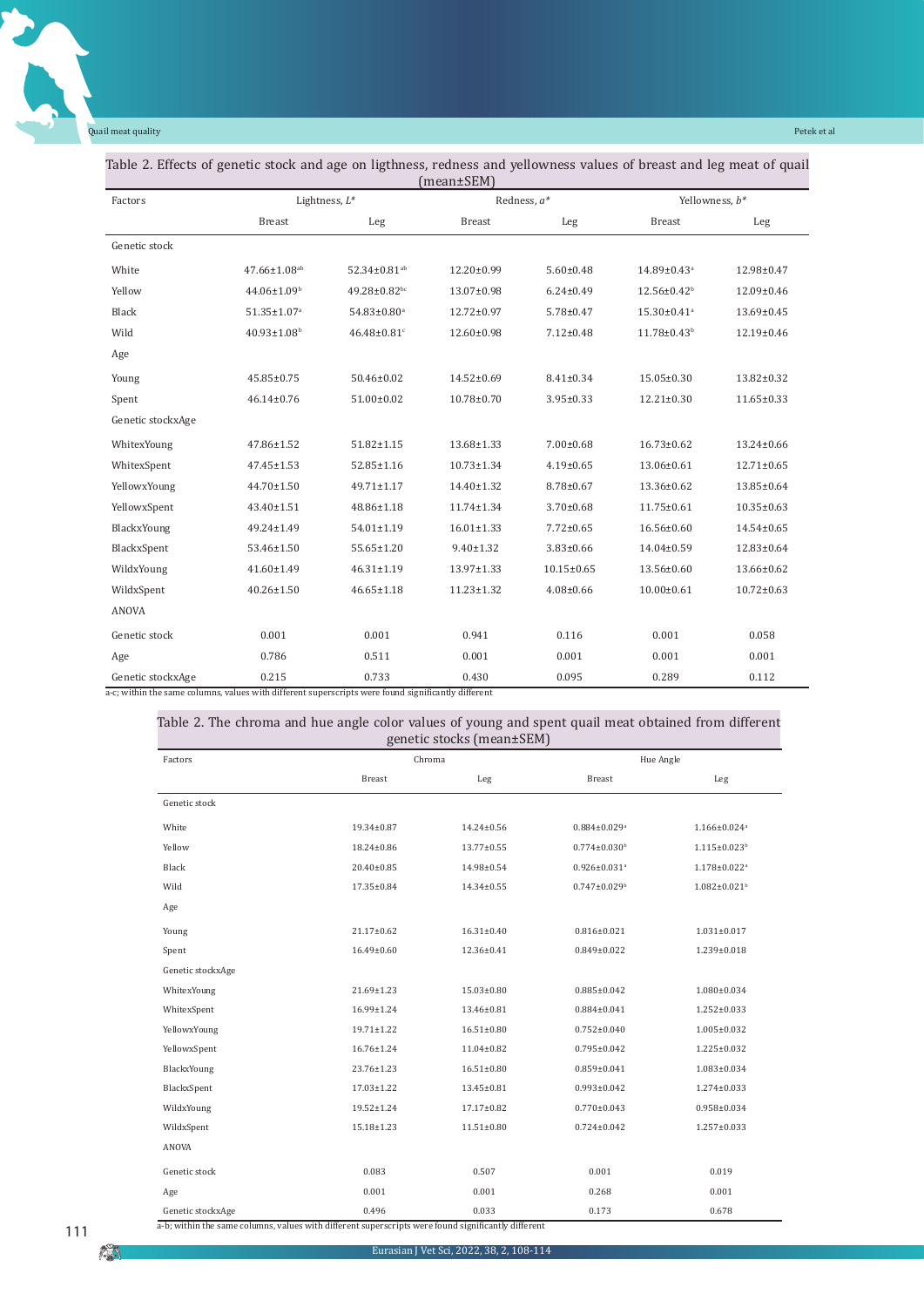## **Discussion**

In this study, physical quality characteristics of both leg and breast muscle of different quail strain were investigated. Compared to spent quail, leg and breast meat pH values of young birds were found greater and significantly different. In a previous study, Sengul et al (2018) reported that the pH values of quail breast meat were not significantly affected by age. Black variety of quail had a significantly greater leg meat pH value compare to wild type or pure line stocks of Paharoh quail. Poultry meat pH is affected by several factors such as pre-slaughter management, sex, nutrition, slaughter age, heat stress and air velocity (Guler et al 2019, Dos Santos et al 2020, Badar et al 2021). Samson et al (2019) reported that up to 20% fermented mango seed kernel can be included in the quail diets without deleterious effect on their meat colour and pH values. A direct correlation between meat pH value and texture, water-holding capacity, color, and shelf life has been reported previously in broiler and quail (Fletcher 1999, Kaye 2014, Mir et al 2017). There is a close relationship between meat pH and meat color. The dark meat color indicates a high pH while the light meat color indicates low pH (Anadon 2002). The pH values of quail muscles determined in this study was similar to some previous results that ranged between 5.711 and 6.525 (Narinc et al 2013; Nasr et al 2017). Wilkonawska and Kokoszynski (2011) reported that older Pharaoh quails (33 and 42 day old birds) showed higher values of meat pH. The significant genetic line x age interaction for leg meat pH revealed that meat from black spent bird had significantly greater pH values while the meat from young white, yellow and wild type had greater leg meat pH values.

In this study the redness, yellowness and chroma value of quail meat significantly affected by the age of the bird while genetic stock had a significant effect on lightness and hue angle values of the meat. The meat samples collected from young birds had significantly greater values of redness, yellowness and chroma values compared to spent quail. Wilkonawska and Kokoszynski (2011) reported that older Pharaoh quails, between 33 and 42 day old birds, showed higher values of redness and yellowness values. In this study, the black variety of the birds had significantly greater lightness and hue angle values of the breast and leg meat and yellowness of breast meat. Nasr et al (2017) investigated the performance, carcass traits, meat quality and amino acid profiles of quail of four different plumage colors (white, golden, gray and brown) and reported that white quails had the highest lightness and yellowness with the lowest level of redness. In another study, age x live weight interaction for redness and yellowness values of quail meat were found significant (Şengül et al 2018). Gontijo et al (2017) reported that no difference in hue angle of quail meat was observed. A significant genetic line x age interecation for chroma values indicated

that there was a significant differences for meat taken between young and spent birds of yellow and wild variety while differences for meat taken between young and spent birds of white and black variety was not significant.

In general, the water holding capacity of the meat is an important technological feature and it is desirable to keep the water of meat in the carcass for easy processing of meat and minimizing yield loss. The water content of fresh meat varies depending on many factors, such as the bird species, sex, age and muscle structure of the animal. There is a strong relationship between meat pH value and water holding capacity which means the low level of pH reduces the water holding capacity. In the present study, water holding capacity of meat from black variety which is a cross line of Pharaoh quail and BobWhite was found significantly greater than the other genetic stocks, especially pure line genetic stock (wild type). Similar to our findings Gontijo et al (2017) reported that meat obtained from meat-type strains had a greater water-holding capacity. In contrast, Nasr et al (2017) showed that the water holding capacity of meat from white quail was the highest compare to the other quail lines.

The muscle tissue of quail meat is consist of poultry white meat or pectoral muscles, red meat as drumsticks or thighs and intermediate muscles of the dorso-scapular part and wings (Glinkina et al 2020). If we compare leg and breast meat properties of quail, in general, leg meat had significantly greater pH and Hue angle values with significantly less redness and chroma values compare to breast meat.

# **Conclusion**

The results of this study may allow us to determine the best quail line for producing quail meat with a higher physical value, and higher composition of quail meat depending on the slaughter age. It can be concluded that black variety of quail and young birds had greater values of most meat quality characteristics compare to other genetic stocks and spent birds. Further research on nutritional and sensory characteristics of quail meat, especially in a more dense population would be very useful in the future studies.

## **Conflict of Interest**

The authors did not report any conflict of interest or financial support.

# **Funding**

During this study, any pharmaceutical company which has a direct connection with the research subject, a company that provides and / or manufactures medical instruments, equipment and materials or any commercial company may have a

**Pin**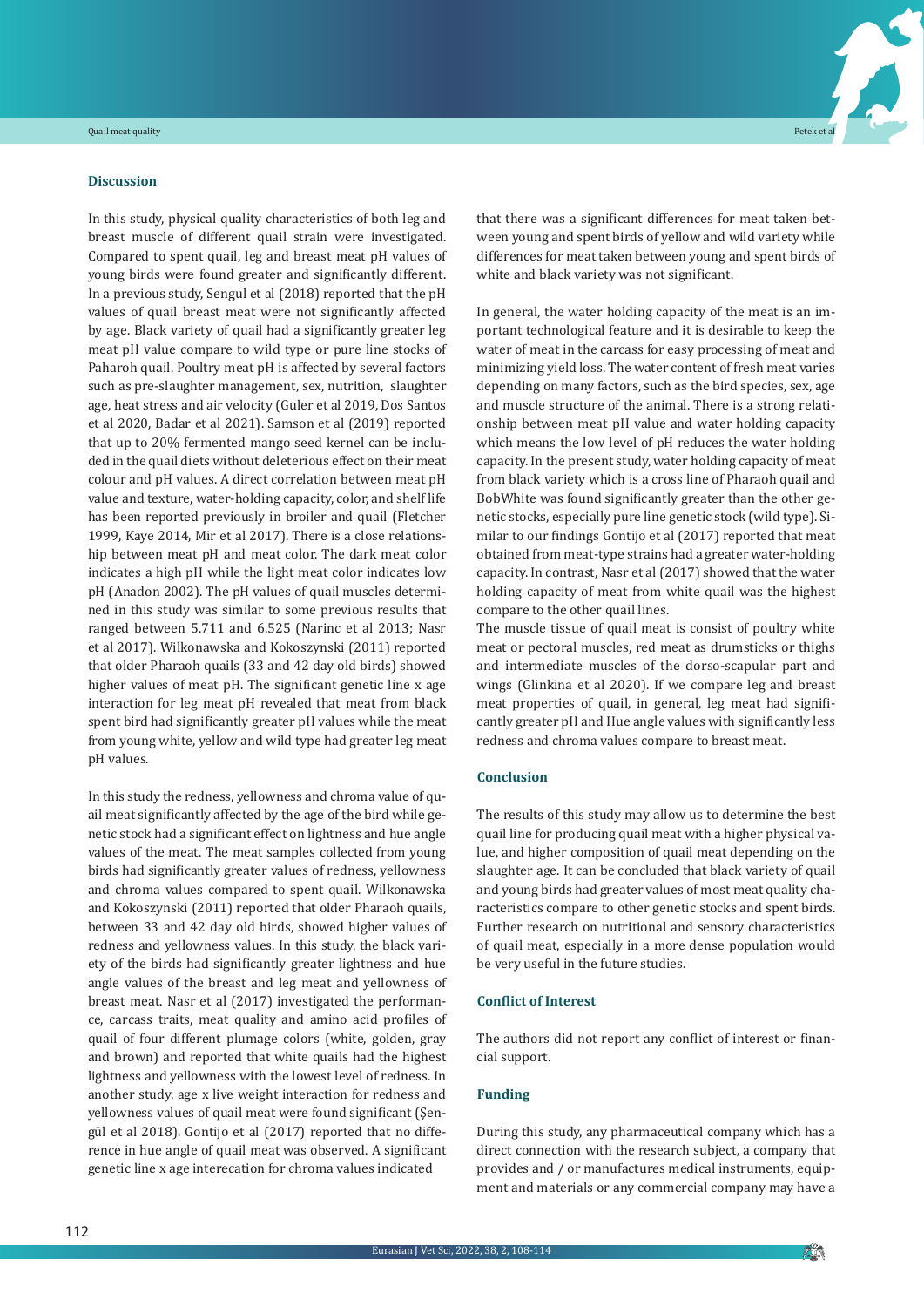negative impact on the decision to be made during the evaluation process of the study or no moral support.

#### **References**

- Anadon HLS, 2002. Biological, nutritional, and processing factors affecting breast meat quality of broilers, PhD Thesis, Virginia Polytechnic Institute and State University, Blacksburg, 181 pp., VA, 24061, USA.
- Aydın C, Petek M, Cibik R, 2008. Effect of recessive colour mutation on haematological characteristics of Japanese quail (Coturnix coturnix japonica). Arch Geflugelkd, 7, 164–167.
- Badar IH, Jaspal MH, Yar MK, Ijaz M, et al., 2021. Effect of strain and slaughter age on production performance, meat quality and processing characteristics of broilers reared under tropical climatic conditions. Europ Poult Sci, 85, 1-17. Doi: 10.1399/eps.2021.326
- Bed'hom B, Vaez M, Coville JL, Gouricchon D et al., 2012. The lavender plumage colour in Japanese quail is associated with a complex mutation in the region of MLPH that is related to differences in growth, feed consumption and body temperature. BMC Genom, 13, 442.
- Boni I, Nurul H, Noryati I, 2010. Comparison of meat quality characteristics between young and spent quails. Int Food Res J, 17, 661-666.
- Dos Santos TC, Gates RC, Tinoco FF, Estrada MM et al., 2020. Meat quality traits of European quails reared under differentconditions of temperature and air velocity. Poult Sci, 99:848-856.
- Farrapo S de P, Alves MGM, J de C Brito, Batista ASM et al., 2017. Animal performance, yield and characteristics of the meat of quail fed diets containing vegetable and mixed glycerine. Pesqui Agropecu Bras, 5, 768-775.
- Furtado Dermeval A, Braz José RB, Nascimento Jose W. B. do, Lopes Neto, José P et al., 2018. Production and quality of Japanese quail eggs submitted to environments with different light spectrums. Eng Agríc, 38, 504-509. https://doi. org/10.1590/1809-4430-eng.agric.v38n4p504-509/2018
- Fletcher DL, 1999. Broiler breast meat color variation, pH and texture. Poult Sci, 78, 1323-1327. https://doi. org/10.1093/ps/78.9.1323
- Glinkina IM, Kashirina NA, Ponomarcha IN, 2020. Qualitative analysis of quail meat of various genotypes. IOP Conf. Series: Earth and Environmental Science, 422: 012063 doi:10.1088/1755-1315/422/1/012063.
- Gontijo RP, Boari C, Pires AV, Silva MA et al. 2017. Carcass traits and meat quality of quails from both sexes and eight distinct strains. Anim Prod Sci, 57, 2141–2147
- Guler HC, Demir N, Kurbal Ö.F., Babacanoğlu E., 2019. The Effect of Dietary Humic Acid on Some Carcass Traits, Meat Quality and Blood Parameters of Japanese Quails Subjected to Pre-Slaughter Feed Withdrawal Stress (In Turkish with English abstract). J Anim Prod, 60, 15-23. DOI: 10.29185/ hayuretim.551705
- Inci H, Sogut M, Sengul T, Sengul AY et al., 2015. Comparison of fattening performance, carcass characteristics, and egg

quality characteristics of Japanese quails with different feather colors. Revi Bras de Zoot, 44, 390-396.

- Ingram DR, Hatten LF, Homan KD, 2008. A study on the relationship between eggshell color and eggshell quality in commercial broiler breeders. Int J Poult Sci, 7, 700–703.
- Kaye J 2014. Genetic parameters of bodyweight and some economic important traits in the Japanese quail (Coturnix coturnix Japonica). PhD, the School of Postgraduate Studies, Ahmadu Bello University, Zaria.
- Keskin M, Setlek P, Demir S 2017. Use of color measurement systems in food science and agriculture. International Conference on Advanced Research Engineering Congress, 16–18 November.
- Kralik G, Kralik Z, Grcevic M, Hanzek D 2018. Quality of chicken meat, in: Animal Husbandry and Nutrition, edited by: Banu Yucel, Book Chapter https://doi.org/10.5772/intechopen.69938.
- Minvielle F, Hirigoyen E, Boulay M, 1999. Associated effects of the Roux plumage color mutation on growth, carcass traits, egg production and reproduction of Japanese quail. Poult Sci, 78, 1479-1484.
- Mir NA, Rafiq A, Kumar F, Singh V et al, 2017. Determinants of broiler chicken meat quality and factors affecting them: a review. J Food Sci Technol, 54, 2997–3009.
- Nakamura M, Katoh K, 1985. Influence of thawing method on several properties of rabbit meat. Bulletin of Ishikawa Prefecture College of Agriculture (Japan) 11: 45-49.
- Narinc D, Aksoy T, Karaman E, Aygun A et al 2013. Japanese quail meat quality: Characteristics, heritabilities, and genetic correlations with some slaughter traits. Poult Sci, 92,1735-1744.
- Nasr MAF, Ali El-Shma MR, Mohamed A H, 2017. Performance, carcass traits, meat quality and amino acid profile of different Japanese quails strains. J Food Sci Technol, 54, 4189-4196 DOI: 10.1007/s13197-017-2881-4
- Petek M, Başpınar H, Ogan M, 2003. Effects of egg weight and length of storage on hatchability and subsequent growth performance of quail. S Afr J Anim Sci, 33, 242-247.
- Petek M, Ozen Y, Karakas E, 2004. The effects of recessive white plumage colour mutation on hatchability and growth of quail hatched from breeders of different ages. Bri Poul Sci, 45, 769-774.
- Petek M, 2005. The effects of recessive white plumage colour mutation on laying performance in quail hatched from different age of breeder. Indian Vet J, 82, 1056-1058.
- Redoy MRA, Shuvo AAS, Al-Mamun M, 2017. A review on present status, problems and prospects of quail farming in Bangladesh. Bang J Anim Sci, 46, 109-120.
- Republic of Turkey Ministry of Agriculture and Forestry, 2014. Hayvan Deneyleri Etik Kurullarının Çalışma Usül ve Esaslarına Dair Yönetmelik (Regulation, In Turkish). Madde 8, 19-k. T.C. Cumhurbaşkanlığı Resmi Gazete, sayı: 28914.
- Samson K, Yakma S, Gibson I, Makir W, 2019. Meat Quality of Japanese Quail (Coutonix Coutonix Japanica) Fed Graded Levels of Fermented Mango Kernel Meal. Int J Environ Agric Biotech IJEAB) 4 May-Jun, 602-606.